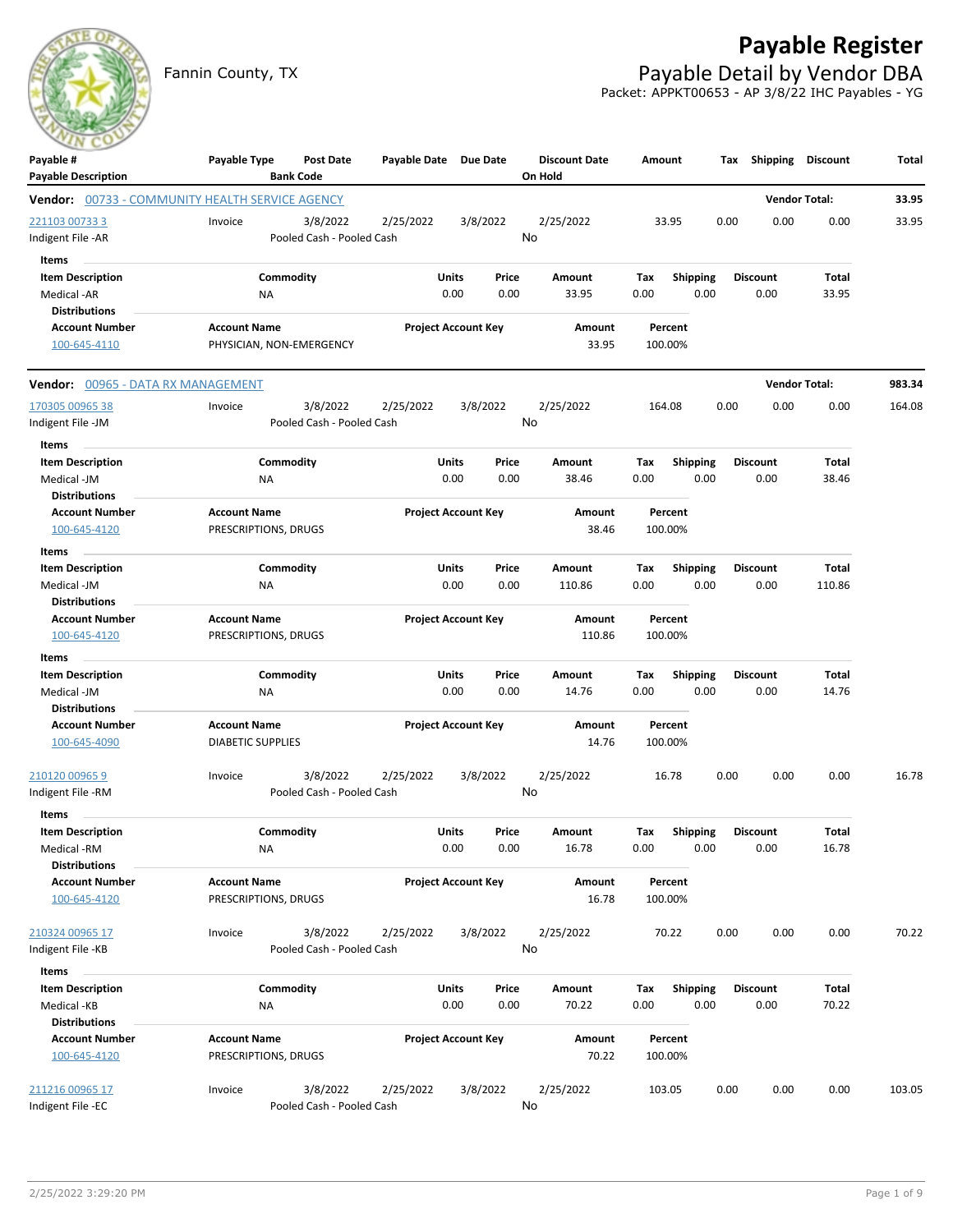| <b>Payable Register</b>                                                 |                                                                           |                             |               |                                 |                                        | Packet: APPKT00653 - AP 3/8/22 IHC Payables - YG |                 |        |
|-------------------------------------------------------------------------|---------------------------------------------------------------------------|-----------------------------|---------------|---------------------------------|----------------------------------------|--------------------------------------------------|-----------------|--------|
| Payable #<br><b>Payable Description</b>                                 | Payable Type<br><b>Post Date</b><br><b>Bank Code</b>                      | Payable Date Due Date       |               | <b>Discount Date</b><br>On Hold | Amount                                 | Tax Shipping Discount                            |                 | Total  |
| Items<br><b>Item Description</b><br>Medical -EC<br><b>Distributions</b> | Commodity<br><b>NA</b>                                                    | Units<br>0.00               | Price<br>0.00 | Amount<br>103.05                | Tax<br><b>Shipping</b><br>0.00<br>0.00 | <b>Discount</b><br>0.00                          | Total<br>103.05 |        |
| <b>Account Number</b><br>100-645-4120                                   | <b>Account Name</b><br>PRESCRIPTIONS, DRUGS                               | <b>Project Account Key</b>  |               | Amount<br>103.05                | Percent<br>100.00%                     |                                                  |                 |        |
| 220209 00965 1<br>Indigent File -JB                                     | 3/8/2022<br>Invoice<br>Pooled Cash - Pooled Cash                          | 2/25/2022                   | 3/8/2022      | 2/25/2022<br>No                 | 9.24                                   | 0.00<br>0.00                                     | 0.00            | 9.24   |
| Items<br><b>Item Description</b><br>Medical -JB<br><b>Distributions</b> | Commodity<br>ΝA                                                           | Units<br>0.00               | Price<br>0.00 | Amount<br>9.24                  | <b>Shipping</b><br>Tax<br>0.00<br>0.00 | <b>Discount</b><br>0.00                          | Total<br>9.24   |        |
| <b>Account Number</b><br>100-645-4120                                   | <b>Account Name</b><br>PRESCRIPTIONS, DRUGS                               | <b>Project Account Key</b>  |               | Amount<br>9.24                  | Percent<br>100.00%                     |                                                  |                 |        |
| 220901 00965 6<br>Indigent File -TM                                     | 3/8/2022<br>Invoice<br>Pooled Cash - Pooled Cash                          | 2/25/2022                   | 3/8/2022      | 2/25/2022<br>No                 | 102.72                                 | 0.00<br>0.00                                     | 0.00            | 102.72 |
| Items<br><b>Item Description</b><br>Medical -TM<br><b>Distributions</b> | Commodity<br><b>NA</b>                                                    | Units<br>0.00               | Price<br>0.00 | Amount<br>102.72                | <b>Shipping</b><br>Tax<br>0.00<br>0.00 | <b>Discount</b><br>0.00                          | Total<br>102.72 |        |
| <b>Account Number</b><br>100-645-4120                                   | <b>Project Account Key</b><br><b>Account Name</b><br>PRESCRIPTIONS, DRUGS |                             |               | Amount<br>102.72                | Percent<br>100.00%                     |                                                  |                 |        |
| 221103 00965 4<br>Indigent File -AR                                     | 3/8/2022<br>Invoice<br>Pooled Cash - Pooled Cash                          | 2/25/2022<br>3/8/2022<br>No |               | 2/25/2022                       | 196.18                                 | 0.00<br>0.00                                     | 0.00            | 196.18 |
| Items<br><b>Item Description</b><br>Medical -AR<br><b>Distributions</b> | Commodity<br><b>NA</b>                                                    | Units<br>0.00               | Price<br>0.00 | Amount<br>50.82                 | <b>Shipping</b><br>Tax<br>0.00<br>0.00 | <b>Discount</b><br>0.00                          | Total<br>50.82  |        |
| <b>Account Number</b><br>100-645-4120                                   | <b>Account Name</b><br>PRESCRIPTIONS, DRUGS                               | <b>Project Account Key</b>  |               | <b>Amount</b><br>50.82          | Percent<br>100.00%                     |                                                  |                 |        |
| Items<br><b>Item Description</b><br>Medical -AR<br><b>Distributions</b> | Commodity<br>ΝA                                                           | Units<br>0.00               | Price<br>0.00 | Amount<br>145.36                | Tax<br><b>Shipping</b><br>0.00<br>0.00 | <b>Discount</b><br>0.00                          | Total<br>145.36 |        |
| <b>Account Number</b><br>100-645-4120                                   | <b>Account Name</b><br>PRESCRIPTIONS, DRUGS                               | <b>Project Account Key</b>  |               | Amount<br>145.36                | Percent<br>100.00%                     |                                                  |                 |        |
| 221104 00965 5<br>Indigent File -JN                                     | 3/8/2022<br>Invoice<br>Pooled Cash - Pooled Cash                          | 2/25/2022                   | 3/8/2022      | 2/25/2022<br>No                 | 162.06                                 | 0.00<br>0.00                                     | 0.00            | 162.06 |
| Items<br><b>Item Description</b><br>Medical -JN<br><b>Distributions</b> | Commodity<br>NA                                                           | Units<br>0.00               | Price<br>0.00 | Amount<br>26.34                 | <b>Shipping</b><br>Tax<br>0.00<br>0.00 | <b>Discount</b><br>0.00                          | Total<br>26.34  |        |
| <b>Account Number</b><br>100-645-4120                                   | <b>Account Name</b><br>PRESCRIPTIONS, DRUGS                               | <b>Project Account Key</b>  |               | Amount<br>26.34                 | Percent<br>100.00%                     |                                                  |                 |        |
| Items<br><b>Item Description</b><br>Medical -JN<br><b>Distributions</b> | Commodity<br>NA                                                           | Units<br>0.00               | Price<br>0.00 | Amount<br>32.60                 | Tax<br><b>Shipping</b><br>0.00<br>0.00 | <b>Discount</b><br>0.00                          | Total<br>32.60  |        |
| <b>Account Number</b><br>100-645-4120                                   | <b>Account Name</b><br>PRESCRIPTIONS, DRUGS                               | <b>Project Account Key</b>  |               | Amount<br>32.60                 | Percent<br>100.00%                     |                                                  |                 |        |
| Items<br><b>Item Description</b><br>Medical -JN<br><b>Distributions</b> | Commodity<br>NA                                                           | Units<br>0.00               | Price<br>0.00 | Amount<br>103.12                | <b>Shipping</b><br>Tax<br>0.00<br>0.00 | <b>Discount</b><br>0.00                          | Total<br>103.12 |        |
| <b>Account Number</b><br>100-645-4120                                   | <b>Account Name</b><br>PRESCRIPTIONS, DRUGS                               | <b>Project Account Key</b>  |               | Amount<br>103.12                | Percent<br>100.00%                     |                                                  |                 |        |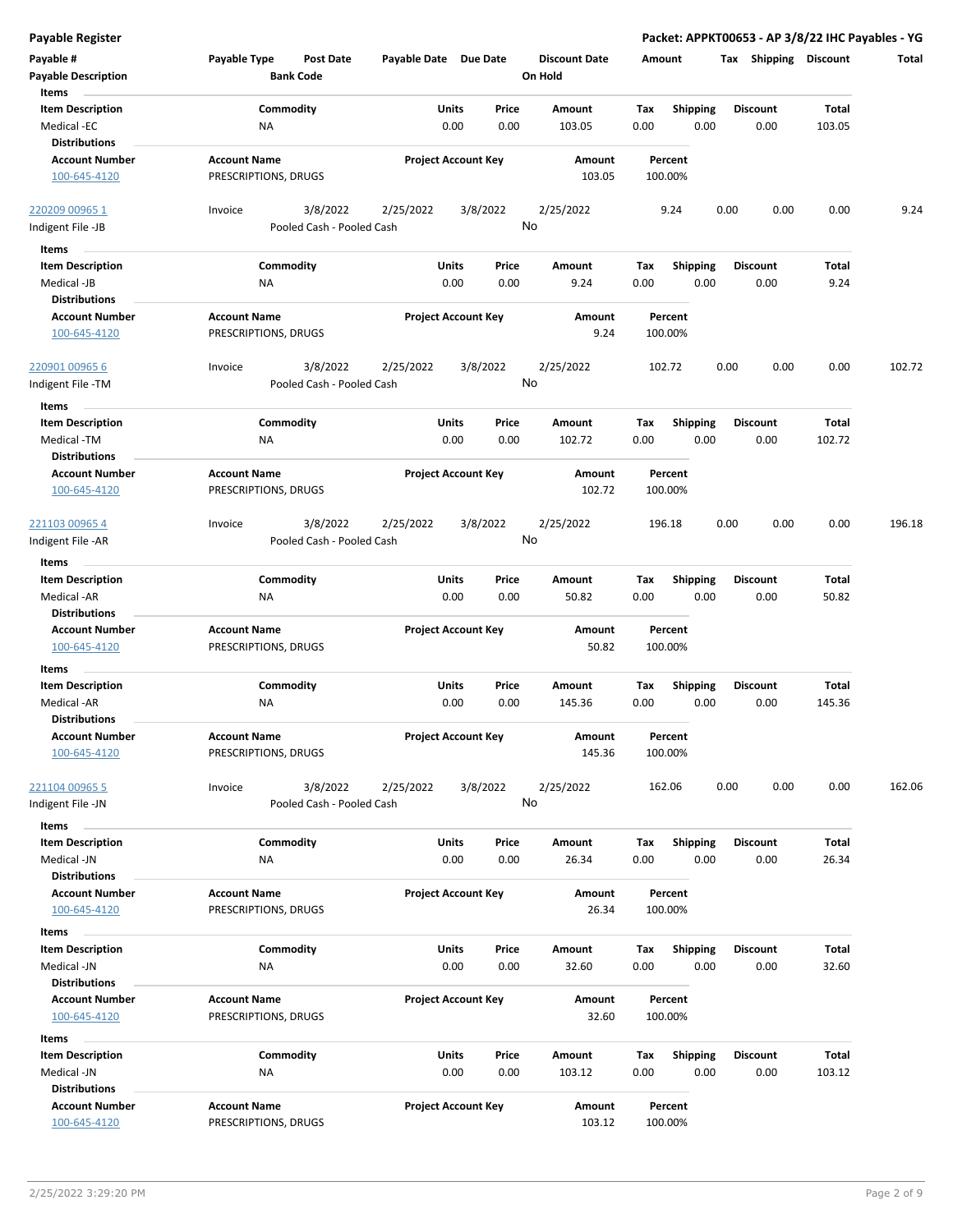| Payable Register                                         |                                                 |                                       |               |                            |                                 |             |                         |      |                         | Packet: APPKT00653 - AP 3/8/22 IHC Payables - YG |        |
|----------------------------------------------------------|-------------------------------------------------|---------------------------------------|---------------|----------------------------|---------------------------------|-------------|-------------------------|------|-------------------------|--------------------------------------------------|--------|
| Payable #<br><b>Payable Description</b>                  | Payable Type<br><b>Bank Code</b>                | <b>Post Date</b>                      | Payable Date  | <b>Due Date</b>            | <b>Discount Date</b><br>On Hold |             | Amount                  |      | Tax Shipping Discount   |                                                  | Total  |
| 930026 00965 96<br>ndigent File -MR                      | Invoice                                         | 3/8/2022<br>Pooled Cash - Pooled Cash | 2/25/2022     | 3/8/2022                   | 2/25/2022<br>No                 |             | 159.01                  | 0.00 | 0.00                    | 0.00                                             | 159.01 |
| Items                                                    |                                                 |                                       |               |                            |                                 |             |                         |      |                         |                                                  |        |
| <b>Item Description</b><br>Medical -MR                   | Commodity<br>ΝA                                 |                                       | Units<br>0.00 | Price<br>0.00              | Amount<br>72.52                 | Tax<br>0.00 | <b>Shipping</b><br>0.00 |      | <b>Discount</b><br>0.00 | Total<br>72.52                                   |        |
| <b>Distributions</b>                                     |                                                 |                                       |               |                            |                                 |             |                         |      |                         |                                                  |        |
| <b>Account Number</b><br>100-645-4120                    | <b>Account Name</b><br>PRESCRIPTIONS, DRUGS     |                                       |               | <b>Project Account Key</b> | Amount<br>72.52                 |             | Percent<br>100.00%      |      |                         |                                                  |        |
| Items                                                    |                                                 |                                       |               |                            |                                 |             |                         |      |                         |                                                  |        |
| <b>Item Description</b>                                  | Commodity                                       |                                       | Units         | Price                      | Amount                          | Tax         | <b>Shipping</b>         |      | <b>Discount</b>         | Total                                            |        |
| Medical -MR                                              | <b>NA</b>                                       |                                       | 0.00          | 0.00                       | 19.55                           | 0.00        | 0.00                    |      | 0.00                    | 19.55                                            |        |
| <b>Distributions</b>                                     |                                                 |                                       |               |                            |                                 |             |                         |      |                         |                                                  |        |
| <b>Account Number</b>                                    | <b>Account Name</b>                             |                                       |               | <b>Project Account Key</b> | Amount                          |             | Percent                 |      |                         |                                                  |        |
| 100-645-4120                                             | PRESCRIPTIONS, DRUGS                            |                                       |               |                            | 19.55                           |             | 100.00%                 |      |                         |                                                  |        |
| Items<br><b>Item Description</b>                         | Commodity                                       |                                       | Units         | Price                      | Amount                          | Тах         | <b>Shipping</b>         |      | <b>Discount</b>         | Total                                            |        |
| Medical -MR                                              | ΝA                                              |                                       | 0.00          | 0.00                       | 57.61                           | 0.00        | 0.00                    |      | 0.00                    | 57.61                                            |        |
| <b>Distributions</b>                                     |                                                 |                                       |               |                            |                                 |             |                         |      |                         |                                                  |        |
| <b>Account Number</b>                                    | <b>Account Name</b>                             |                                       |               | <b>Project Account Key</b> | Amount                          |             | Percent                 |      |                         |                                                  |        |
| 100-645-4120                                             | PRESCRIPTIONS, DRUGS                            |                                       |               |                            | 57.61                           |             | 100.00%                 |      |                         |                                                  |        |
| Items                                                    |                                                 |                                       |               |                            |                                 |             |                         |      |                         |                                                  |        |
| <b>Item Description</b>                                  | Commodity                                       |                                       | Units         | Price                      | Amount                          | Tax         | <b>Shipping</b>         |      | <b>Discount</b>         | Total                                            |        |
| Medical -MR                                              | ΝA                                              |                                       | 0.00          | 0.00                       | 9.33                            | 0.00        | 0.00                    |      | 0.00                    | 9.33                                             |        |
| <b>Distributions</b>                                     |                                                 |                                       |               |                            |                                 |             |                         |      |                         |                                                  |        |
| <b>Account Number</b><br>100-645-4090                    | <b>Account Name</b><br><b>DIABETIC SUPPLIES</b> |                                       |               | <b>Project Account Key</b> | Amount<br>9.33                  |             | Percent<br>100.00%      |      |                         |                                                  |        |
| <b>Vendor:</b> 01206 - DERMATOLOGY ASSOC OF DENISON PLLC |                                                 |                                       |               |                            |                                 |             |                         |      |                         | <b>Vendor Total:</b>                             | 172.99 |
| 210324 01206 1                                           | Invoice                                         | 3/8/2022                              | 2/25/2022     | 3/8/2022                   | 2/25/2022                       |             | 172.99                  | 0.00 | 0.00                    | 0.00                                             | 172.99 |
| Indigent File -KB                                        |                                                 | Pooled Cash - Pooled Cash             |               |                            | No                              |             |                         |      |                         |                                                  |        |
| Items                                                    |                                                 |                                       |               |                            |                                 |             |                         |      |                         |                                                  |        |
| <b>Item Description</b>                                  | Commodity                                       |                                       | Units         | Price                      | Amount                          | Тах         | <b>Shipping</b>         |      | <b>Discount</b>         | Total                                            |        |
| Medical -KB                                              | ΝA                                              |                                       | 0.00          | 0.00                       | 55.52                           | 0.00        | 0.00                    |      | 0.00                    | 55.52                                            |        |
| <b>Distributions</b>                                     |                                                 |                                       |               |                            |                                 |             |                         |      |                         |                                                  |        |
| <b>Account Number</b><br>100-645-4110                    | <b>Account Name</b><br>PHYSICIAN, NON-EMERGENCY |                                       |               | <b>Project Account Key</b> | Amount<br>55.52                 |             | Percent<br>100.00%      |      |                         |                                                  |        |
| Items                                                    |                                                 |                                       |               |                            |                                 |             |                         |      |                         |                                                  |        |
| <b>Item Description</b>                                  | Commodity                                       |                                       | Units         | Price                      | Amount                          | Tax         | <b>Shipping</b>         |      | <b>Discount</b>         | Total                                            |        |
| Medical -KB                                              | NA                                              |                                       | 0.00          | 0.00                       | 74.58                           | 0.00        | 0.00                    |      | 0.00                    | 74.58                                            |        |
| <b>Distributions</b>                                     |                                                 |                                       |               |                            |                                 |             |                         |      |                         |                                                  |        |
| <b>Account Number</b>                                    | <b>Account Name</b>                             |                                       |               | <b>Project Account Key</b> | Amount                          |             | Percent                 |      |                         |                                                  |        |
| 100-645-4110                                             | PHYSICIAN, NON-EMERGENCY                        |                                       |               |                            | 74.58                           |             | 100.00%                 |      |                         |                                                  |        |
| Items                                                    |                                                 |                                       |               |                            |                                 |             |                         |      |                         |                                                  |        |
| <b>Item Description</b>                                  | Commodity                                       |                                       | Units         | Price                      | <b>Amount</b>                   | Tax         | <b>Shipping</b>         |      | <b>Discount</b>         | Total                                            |        |
| Medical -KB<br><b>Distributions</b>                      | <b>NA</b>                                       |                                       | 0.00          | 0.00                       | 18.16                           | 0.00        | 0.00                    |      | 0.00                    | 18.16                                            |        |
| <b>Account Number</b>                                    | <b>Account Name</b>                             |                                       |               | <b>Project Account Key</b> | Amount                          |             | Percent                 |      |                         |                                                  |        |
| 100-645-4110                                             | PHYSICIAN, NON-EMERGENCY                        |                                       |               |                            | 18.16                           |             | 100.00%                 |      |                         |                                                  |        |
| Items                                                    |                                                 |                                       |               |                            |                                 |             |                         |      |                         |                                                  |        |
| <b>Item Description</b>                                  | Commodity                                       |                                       | Units         | Price                      | Amount                          | Tax         | <b>Shipping</b>         |      | <b>Discount</b>         | Total                                            |        |
| Medical -KB                                              | ΝA                                              |                                       | 0.00          | 0.00                       | 24.73                           | 0.00        | 0.00                    |      | 0.00                    | 24.73                                            |        |
| <b>Distributions</b>                                     |                                                 |                                       |               |                            |                                 |             |                         |      |                         |                                                  |        |
| <b>Account Number</b>                                    | <b>Account Name</b>                             |                                       |               | <b>Project Account Key</b> | Amount                          |             | Percent                 |      |                         |                                                  |        |
| 100-645-4110                                             | PHYSICIAN, NON-EMERGENCY                        |                                       |               |                            | 24.73                           |             | 100.00%                 |      |                         |                                                  |        |
| Vendor: 01231 - North Texas Comprehensive Cardiology     |                                                 |                                       |               |                            |                                 |             |                         |      |                         | <b>Vendor Total:</b>                             | 74.55  |
| 210324 01231 3                                           | Invoice                                         | 3/8/2022                              | 2/25/2022     | 3/8/2022                   | 2/25/2022                       |             | 47.68                   | 0.00 | 0.00                    | 0.00                                             | 47.68  |
| Indigent File -KB                                        |                                                 | Pooled Cash - Pooled Cash             |               |                            | No                              |             |                         |      |                         |                                                  |        |

 $\overline{a}$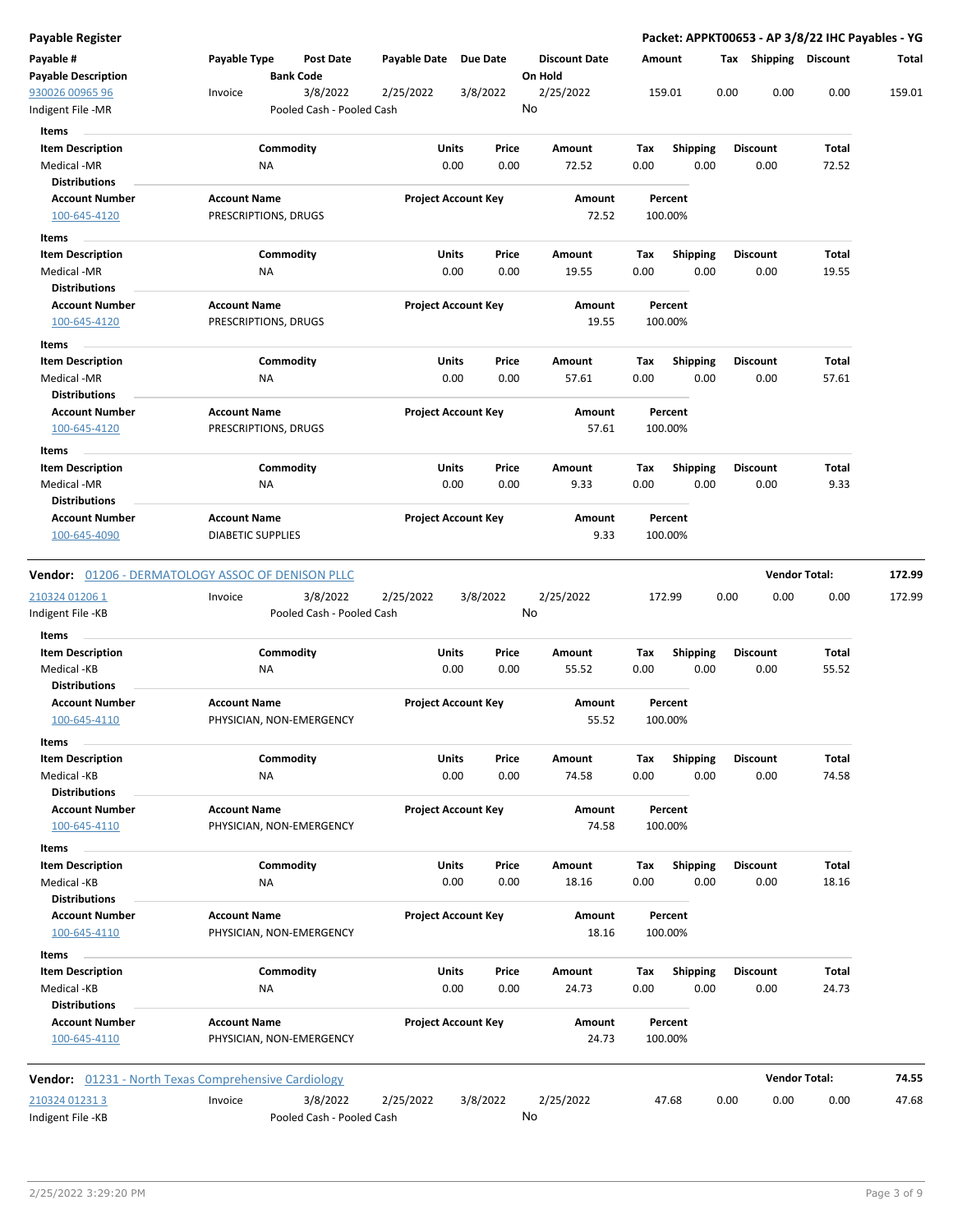| <b>Payable Register</b>                       |                                                  |                            |               |                                 |                                        | Packet: APPKT00653 - AP 3/8/22 IHC Payables - YG |                      |       |
|-----------------------------------------------|--------------------------------------------------|----------------------------|---------------|---------------------------------|----------------------------------------|--------------------------------------------------|----------------------|-------|
| Payable #<br><b>Payable Description</b>       | Payable Type<br>Post Date<br><b>Bank Code</b>    | Payable Date Due Date      |               | <b>Discount Date</b><br>On Hold | Amount                                 | Tax Shipping Discount                            |                      | Total |
| Items                                         |                                                  |                            |               |                                 |                                        |                                                  |                      |       |
| <b>Item Description</b><br>Medical -KB        | Commodity<br><b>NA</b>                           | Units<br>0.00              | Price<br>0.00 | Amount<br>47.68                 | Shipping<br>Tax<br>0.00<br>0.00        | <b>Discount</b><br>0.00                          | Total<br>47.68       |       |
| <b>Distributions</b>                          |                                                  |                            |               |                                 |                                        |                                                  |                      |       |
| <b>Account Number</b>                         | <b>Account Name</b>                              | <b>Project Account Key</b> |               | Amount                          | Percent                                |                                                  |                      |       |
| 100-645-4110                                  | PHYSICIAN, NON-EMERGENCY                         |                            |               | 47.68                           | 100.00%                                |                                                  |                      |       |
| 221104 01231 6                                | 3/8/2022<br>Invoice<br>Pooled Cash - Pooled Cash | 2/25/2022                  | 3/8/2022      | 2/25/2022<br>No                 | 26.87                                  | 0.00<br>0.00                                     | 0.00                 | 26.87 |
| Indigent File -JN                             |                                                  |                            |               |                                 |                                        |                                                  |                      |       |
| Items                                         |                                                  |                            |               |                                 |                                        |                                                  |                      |       |
| <b>Item Description</b><br>Medical -JN        | Commodity<br>NA                                  | Units<br>0.00              | Price<br>0.00 | Amount<br>26.87                 | <b>Shipping</b><br>Tax<br>0.00<br>0.00 | <b>Discount</b><br>0.00                          | Total<br>26.87       |       |
| <b>Distributions</b>                          |                                                  |                            |               |                                 |                                        |                                                  |                      |       |
| <b>Account Number</b>                         | <b>Account Name</b>                              | <b>Project Account Key</b> |               | Amount                          | Percent                                |                                                  |                      |       |
| 100-645-4110                                  | PHYSICIAN, NON-EMERGENCY                         |                            |               | 26.87                           | 100.00%                                |                                                  |                      |       |
| Vendor: 01189 - PROPATH SERVICES, LLP         |                                                  |                            |               |                                 |                                        |                                                  | <b>Vendor Total:</b> | 54.80 |
| 210324 01189 1                                | 3/8/2022<br>Invoice                              | 2/25/2022                  | 3/8/2022      | 2/25/2022                       | 54.80                                  | 0.00<br>0.00                                     | 0.00                 | 54.80 |
| Indigent File -KB                             | Pooled Cash - Pooled Cash                        |                            |               | No                              |                                        |                                                  |                      |       |
| Items                                         |                                                  |                            |               |                                 |                                        |                                                  |                      |       |
| <b>Item Description</b>                       | Commodity                                        | Units                      | Price         | Amount                          | <b>Shipping</b><br>Tax                 | <b>Discount</b>                                  | Total                |       |
| Medical -KB                                   | NA                                               | 0.00                       | 0.00          | 54.80                           | 0.00<br>0.00                           | 0.00                                             | 54.80                |       |
| <b>Distributions</b>                          |                                                  |                            |               |                                 |                                        |                                                  |                      |       |
| <b>Account Number</b>                         | <b>Account Name</b>                              | <b>Project Account Key</b> |               | Amount                          | Percent                                |                                                  |                      |       |
| 100-645-4150                                  | LABORATORY/X-RAY                                 |                            |               | 54.80                           | 100.00%                                |                                                  |                      |       |
| <b>Vendor:</b> 01269 - Quickvisit Urgent Care |                                                  |                            |               |                                 |                                        |                                                  | <b>Vendor Total:</b> | 33.95 |
| 210324 01269 1                                | Invoice<br>3/8/2022                              | 2/25/2022                  | 3/8/2022      | 2/25/2022                       | 33.95                                  | 0.00<br>0.00                                     | 0.00                 | 33.95 |
| Indigent File -KB                             | Pooled Cash - Pooled Cash                        |                            |               | No                              |                                        |                                                  |                      |       |
| Items                                         |                                                  |                            |               |                                 |                                        |                                                  |                      |       |
| <b>Item Description</b>                       | Commodity                                        | Units<br>0.00              | Price<br>0.00 | Amount                          | <b>Shipping</b><br>Tax<br>0.00         | <b>Discount</b><br>0.00                          | Total                |       |
| Medical -KB<br><b>Distributions</b>           | <b>NA</b>                                        |                            |               | 33.95                           | 0.00                                   |                                                  | 33.95                |       |
| <b>Account Number</b>                         | <b>Account Name</b>                              | <b>Project Account Key</b> |               | Amount                          | Percent                                |                                                  |                      |       |
| 100-645-4110                                  | PHYSICIAN, NON-EMERGENCY                         |                            |               | 33.95                           | 100.00%                                |                                                  |                      |       |
|                                               | Vendor: 01105 - SUMMIT PULMONARY AND SLEEP PA    |                            |               |                                 |                                        |                                                  | <b>Vendor Total:</b> | 47.68 |
|                                               |                                                  |                            |               |                                 | 47.68                                  | 0.00<br>0.00                                     | 0.00                 | 47.68 |
| 220901 01105 3<br>Indigent File -TM           | 3/8/2022<br>Invoice<br>Pooled Cash - Pooled Cash | 2/25/2022                  | 3/8/2022      | 2/25/2022<br>No                 |                                        |                                                  |                      |       |
|                                               |                                                  |                            |               |                                 |                                        |                                                  |                      |       |
| Items                                         |                                                  |                            |               |                                 |                                        |                                                  |                      |       |
| <b>Item Description</b><br>Medical -TM        | Commodity                                        | Units<br>0.00              | Price<br>0.00 | Amount<br>47.68                 | <b>Shipping</b><br>Tax<br>0.00<br>0.00 | <b>Discount</b><br>0.00                          | Total<br>47.68       |       |
| <b>Distributions</b>                          | ΝA                                               |                            |               |                                 |                                        |                                                  |                      |       |
| <b>Account Number</b>                         | <b>Account Name</b>                              | <b>Project Account Key</b> |               | Amount                          | Percent                                |                                                  |                      |       |
| 100-645-4110                                  | PHYSICIAN, NON-EMERGENCY                         |                            |               | 47.68                           | 100.00%                                |                                                  |                      |       |
|                                               |                                                  |                            |               |                                 |                                        |                                                  |                      |       |
|                                               | Vendor: 01121 - TEXOMA EMERGENCY PHYSICIANS      |                            |               |                                 |                                        |                                                  | <b>Vendor Total:</b> | 41.09 |
| SO07689 01121 1                               | 3/8/2022<br>Invoice                              | 2/25/2022                  | 3/8/2022      | 2/25/2022                       | 41.09                                  | 0.00<br>0.00                                     | 0.00                 | 41.09 |
| Indigent File -DN                             | Pooled Cash - Pooled Cash                        |                            |               | No                              |                                        |                                                  |                      |       |
| Items                                         |                                                  |                            |               |                                 |                                        |                                                  |                      |       |
| <b>Item Description</b>                       | Commodity                                        | Units                      | Price         | Amount                          | <b>Shipping</b><br>Tax                 | <b>Discount</b>                                  | Total                |       |
| Medical -DN                                   | NA                                               | 0.00                       | 0.00          | 41.09                           | 0.00<br>0.00                           | 0.00                                             | 41.09                |       |
| <b>Distributions</b>                          |                                                  |                            |               |                                 |                                        |                                                  |                      |       |
| <b>Account Number</b><br>100-565-4050         | <b>Account Name</b><br>PRISONER MEDICAL          | <b>Project Account Key</b> |               | Amount<br>41.09                 | Percent<br>100.00%                     |                                                  |                      |       |
|                                               |                                                  |                            |               |                                 |                                        |                                                  |                      |       |

**Vendor:**  $\underline{01168}$  - TEXOMACARE SPECIALTY PHYSICIANS **47.68**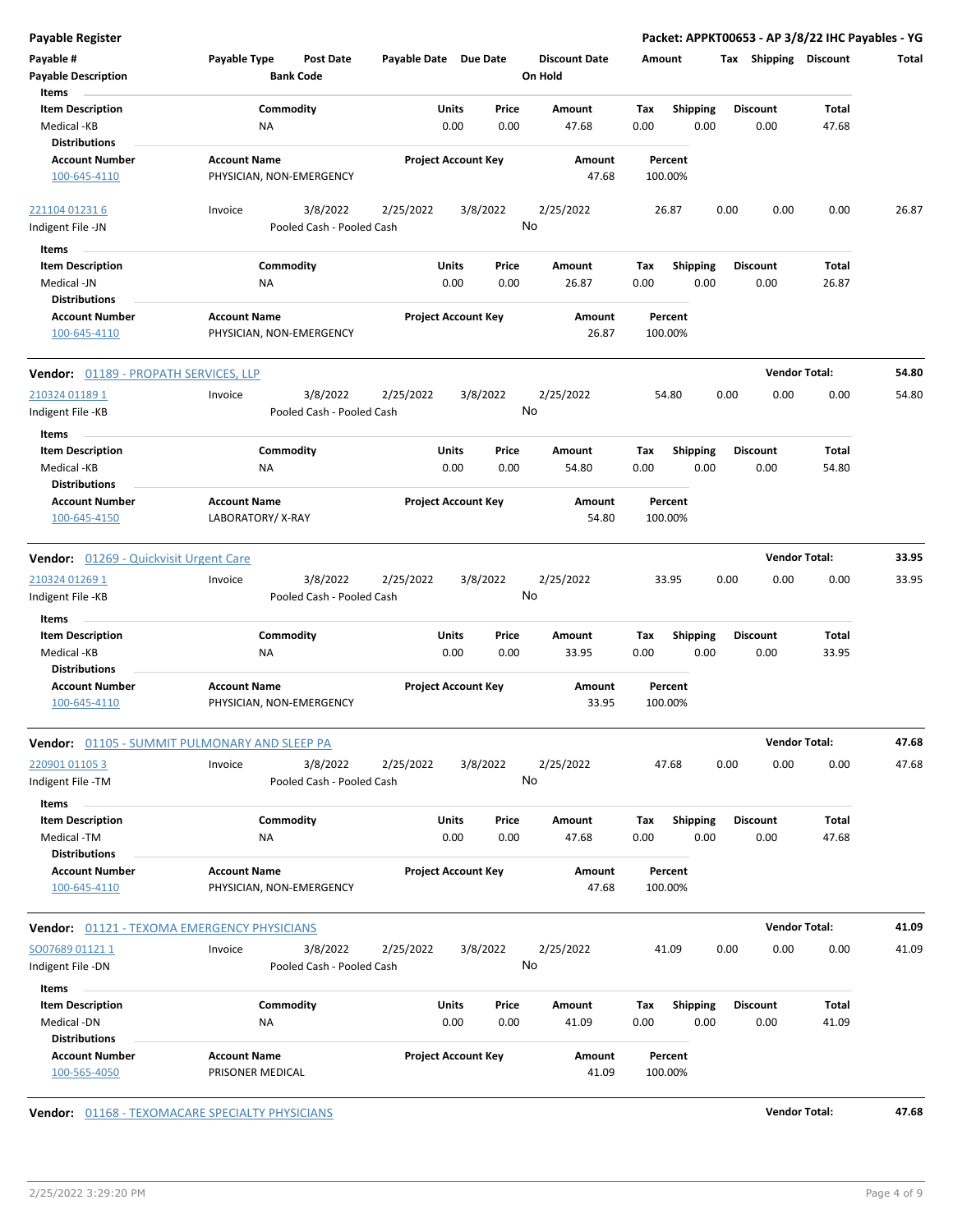| Payable Register                           |                                         |                                       |                       |                            |                                 |             |                         |      |                       | Packet: APPKT00653 - AP 3/8/22 IHC Payables - YG |          |
|--------------------------------------------|-----------------------------------------|---------------------------------------|-----------------------|----------------------------|---------------------------------|-------------|-------------------------|------|-----------------------|--------------------------------------------------|----------|
| Payable #<br><b>Payable Description</b>    | Payable Type                            | <b>Post Date</b><br><b>Bank Code</b>  | Payable Date Due Date |                            | <b>Discount Date</b><br>On Hold | Amount      |                         |      | Tax Shipping Discount |                                                  | Total    |
| 210324 01168 2<br>Indigent File -KB        | Invoice                                 | 3/8/2022<br>Pooled Cash - Pooled Cash | 2/25/2022             | 3/8/2022                   | 2/25/2022<br>No                 |             | 47.68                   | 0.00 | 0.00                  | 0.00                                             | 47.68    |
| Items                                      |                                         |                                       |                       |                            |                                 |             |                         |      |                       |                                                  |          |
| <b>Item Description</b><br>Medical -KB     | ΝA                                      | Commodity                             | Units<br>0.00         | Price<br>0.00              | Amount<br>47.68                 | Tax<br>0.00 | Shipping<br>0.00        |      | Discount<br>0.00      | Total<br>47.68                                   |          |
| <b>Distributions</b>                       |                                         |                                       |                       |                            |                                 |             |                         |      |                       |                                                  |          |
| <b>Account Number</b><br>100-645-4110      | <b>Account Name</b>                     | PHYSICIAN, NON-EMERGENCY              |                       | <b>Project Account Key</b> | Amount<br>47.68                 |             | Percent<br>100.00%      |      |                       |                                                  |          |
| <b>Vendor:</b> 00467 - TEXOMACARE          |                                         |                                       |                       |                            |                                 |             |                         |      |                       | <b>Vendor Total:</b>                             | 205.13   |
| SO41009 004671                             | Invoice                                 | 3/8/2022                              | 2/25/2022             | 3/8/2022                   | 2/25/2022                       |             | 205.13                  | 0.00 | 0.00                  | 0.00                                             | 205.13   |
| Indigent File -CA                          |                                         | Pooled Cash - Pooled Cash             |                       |                            | No                              |             |                         |      |                       |                                                  |          |
| Items                                      |                                         |                                       |                       |                            |                                 |             |                         |      |                       |                                                  |          |
| <b>Item Description</b><br>Medical -CA     | ΝA                                      | Commodity                             | Units<br>0.00         | Price<br>0.00              | Amount<br>94.10                 | Tax<br>0.00 | <b>Shipping</b><br>0.00 |      | Discount<br>0.00      | Total<br>94.10                                   |          |
| Distributions                              |                                         |                                       |                       |                            |                                 |             |                         |      |                       |                                                  |          |
| <b>Account Number</b><br>100-565-4050      | <b>Account Name</b><br>PRISONER MEDICAL |                                       |                       | <b>Project Account Key</b> | Amount<br>94.10                 |             | Percent<br>100.00%      |      |                       |                                                  |          |
| Items                                      |                                         |                                       |                       |                            |                                 |             |                         |      |                       |                                                  |          |
| <b>Item Description</b>                    |                                         | Commodity                             | Units                 | Price                      | Amount                          | Tax         | <b>Shipping</b>         |      | Discount              | Total                                            |          |
| Medical -CA                                | ΝA                                      |                                       | 0.00                  | 0.00                       | 47.68                           | 0.00        | 0.00                    |      | 0.00                  | 47.68                                            |          |
| <b>Distributions</b>                       |                                         |                                       |                       |                            |                                 |             |                         |      |                       |                                                  |          |
| <b>Account Number</b>                      | <b>Account Name</b>                     |                                       |                       | <b>Project Account Key</b> | Amount                          |             | Percent                 |      |                       |                                                  |          |
| 100-565-4050<br>Items                      | PRISONER MEDICAL                        |                                       |                       |                            | 47.68                           |             | 100.00%                 |      |                       |                                                  |          |
| <b>Item Description</b>                    |                                         | Commodity                             | Units                 | Price                      | Amount                          | Tax         | <b>Shipping</b>         |      | <b>Discount</b>       | Total                                            |          |
| Medical -CA                                | ΝA                                      |                                       | 0.00                  | 0.00                       | 63.35                           | 0.00        | 0.00                    |      | 0.00                  | 63.35                                            |          |
| <b>Distributions</b>                       |                                         |                                       |                       |                            |                                 |             |                         |      |                       |                                                  |          |
| <b>Account Number</b>                      | <b>Account Name</b>                     |                                       |                       | <b>Project Account Key</b> | Amount                          |             | Percent                 |      |                       |                                                  |          |
| 100-565-4050                               | PRISONER MEDICAL                        |                                       |                       |                            | 63.35                           |             | 100.00%                 |      |                       |                                                  |          |
| <b>Vendor:</b> 01177 - TMC BONHAM HOSPITAL |                                         |                                       |                       |                            |                                 |             |                         |      |                       | <b>Vendor Total:</b>                             | 4,944.86 |
| 210118 01177 1                             | Invoice                                 | 3/8/2022                              | 2/25/2022             | 3/8/2022                   | 2/25/2022                       | 1,525.00    |                         | 0.00 | 0.00                  | 0.00                                             | 1,525.00 |
| ndigent File -GY<br>Items                  |                                         | Pooled Cash - Pooled Cash             |                       |                            | No                              |             |                         |      |                       |                                                  |          |
| <b>Item Description</b>                    |                                         |                                       |                       |                            |                                 |             |                         |      | Discount              |                                                  |          |
| Medical -GY                                | NA                                      | Commodity                             | Units<br>0.00         | Price<br>0.00              | Amount<br>1,525.00              | Tax<br>0.00 | <b>Shipping</b><br>0.00 |      | 0.00                  | Total<br>1,525.00                                |          |
| <b>Distributions</b>                       |                                         |                                       |                       |                            |                                 |             |                         |      |                       |                                                  |          |
| <b>Account Number</b>                      | <b>Account Name</b>                     |                                       |                       | <b>Project Account Key</b> | Amount                          |             | Percent                 |      |                       |                                                  |          |
| 100-645-4140                               | HOSPITAL, OUTPATIENT                    |                                       |                       |                            | 1,525.00                        |             | 100.00%                 |      |                       |                                                  |          |
| <u>221207 01177 1</u>                      | Invoice                                 | 3/8/2022                              | 2/25/2022             | 3/8/2022                   | 2/25/2022                       |             | 10.17                   | 0.00 | 0.00                  | 0.00                                             | 10.17    |
| ndigent File -VS                           |                                         | Pooled Cash - Pooled Cash             |                       |                            | No                              |             |                         |      |                       |                                                  |          |
| Items                                      |                                         |                                       |                       |                            |                                 |             |                         |      |                       |                                                  |          |
| <b>Item Description</b>                    |                                         | Commodity                             | Units                 | Price                      | Amount                          | Tax         | Shipping                |      | <b>Discount</b>       | Total                                            |          |
| Medical -VS<br><b>Distributions</b>        | NA                                      |                                       |                       | 0.00<br>0.00               | 10.17                           | 0.00        | 0.00                    |      | 0.00                  | 10.17                                            |          |
| <b>Account Number</b>                      | <b>Account Name</b>                     |                                       |                       | <b>Project Account Key</b> | Amount                          |             | Percent                 |      |                       |                                                  |          |
| 100-645-4150                               | LABORATORY/X-RAY                        |                                       |                       |                            | 10.17                           |             | 100.00%                 |      |                       |                                                  |          |
| SO05431 01177 5                            | Invoice                                 | 3/8/2022                              | 2/25/2022             | 3/8/2022                   | 2/25/2022                       |             | 423.77                  | 0.00 | 0.00                  | 0.00                                             | 423.77   |
| Indigent File -RT                          |                                         | Pooled Cash - Pooled Cash             |                       |                            | No                              |             |                         |      |                       |                                                  |          |
| Items                                      |                                         |                                       |                       |                            |                                 |             |                         |      |                       |                                                  |          |
| <b>Item Description</b>                    |                                         | Commodity                             | Units                 | Price                      | Amount                          | Tax         | <b>Shipping</b>         |      | <b>Discount</b>       | Total                                            |          |
| Medical -RT                                | ΝA                                      |                                       | 0.00                  | 0.00                       | 423.77                          | 0.00        | 0.00                    |      | 0.00                  | 423.77                                           |          |
| <b>Distributions</b>                       |                                         |                                       |                       |                            |                                 |             |                         |      |                       |                                                  |          |
| <b>Account Number</b>                      | <b>Account Name</b>                     |                                       |                       | <b>Project Account Key</b> | Amount                          |             | Percent                 |      |                       |                                                  |          |
| 100-565-4050                               | PRISONER MEDICAL                        |                                       |                       |                            | 423.77                          |             | 100.00%                 |      |                       |                                                  |          |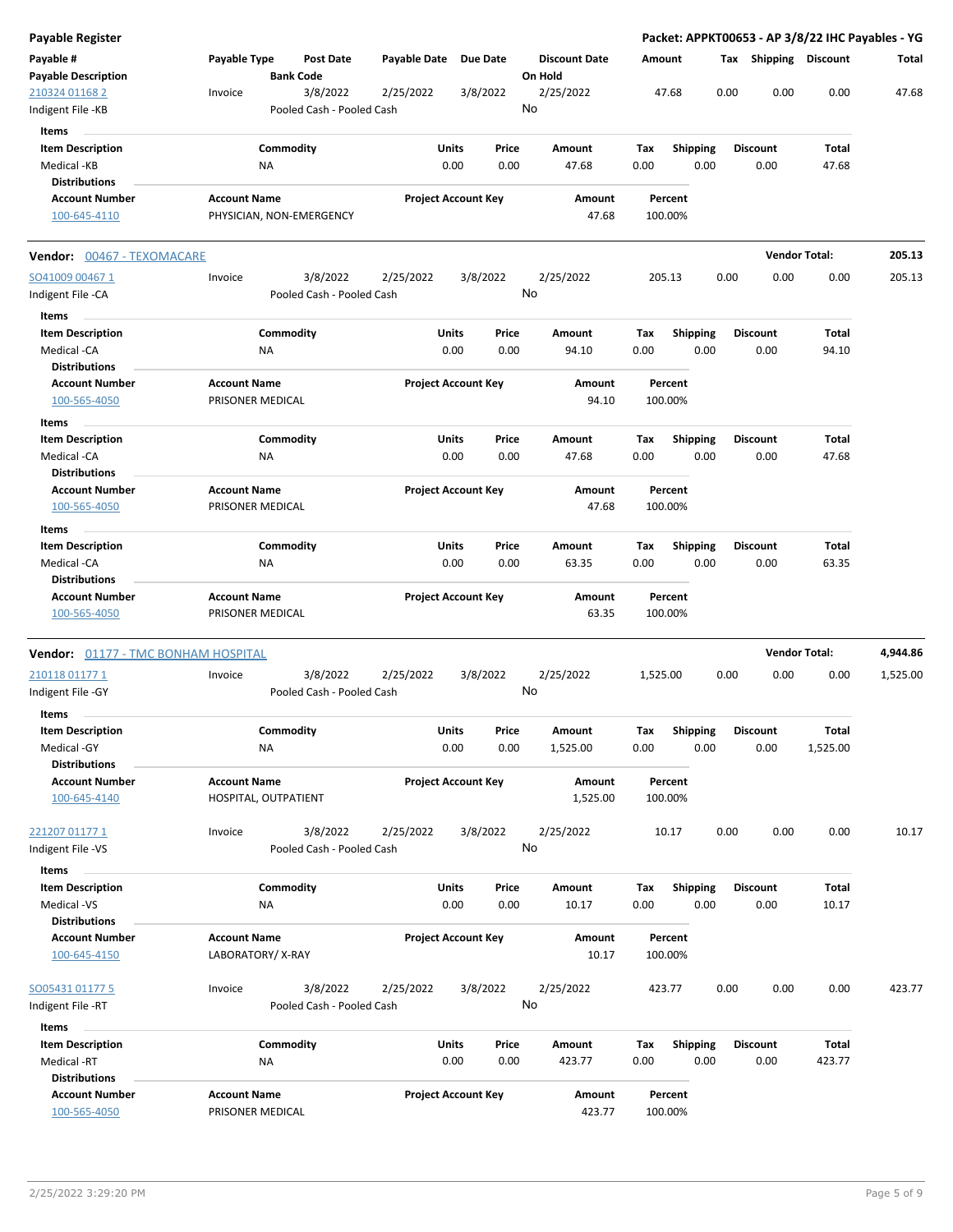| Payable Register                            |                                               |                                        |                            |                                 |                    |                 |                       | Packet: APPKT00653 - AP 3/8/22 IHC Payables - YG |          |
|---------------------------------------------|-----------------------------------------------|----------------------------------------|----------------------------|---------------------------------|--------------------|-----------------|-----------------------|--------------------------------------------------|----------|
| Payable #<br><b>Payable Description</b>     | Payable Type<br>Post Date<br><b>Bank Code</b> | Payable Date Due Date                  |                            | <b>Discount Date</b><br>On Hold | Amount             |                 | Tax Shipping Discount |                                                  | Total    |
| SO05667 01177 1<br>Indigent File -WC        | 3/8/2022<br>Invoice                           | 2/25/2022<br>Pooled Cash - Pooled Cash | 3/8/2022                   | 2/25/2022<br>No                 | 635.11             | 0.00            | 0.00                  | 0.00                                             | 635.11   |
| Items                                       |                                               |                                        |                            |                                 |                    |                 |                       |                                                  |          |
| <b>Item Description</b>                     | Commodity                                     |                                        | Units<br>Price             | Amount                          | Tax                | <b>Shipping</b> | <b>Discount</b>       | Total                                            |          |
| Medical -WC                                 | <b>NA</b>                                     |                                        | 0.00<br>0.00               | 635.11                          | 0.00               | 0.00            | 0.00                  | 635.11                                           |          |
| <b>Distributions</b>                        |                                               |                                        |                            |                                 |                    |                 |                       |                                                  |          |
| <b>Account Number</b>                       | <b>Account Name</b>                           |                                        | <b>Project Account Key</b> | Amount                          | Percent            |                 |                       |                                                  |          |
| 100-565-4050                                | PRISONER MEDICAL                              |                                        |                            | 635.11                          | 100.00%            |                 |                       |                                                  |          |
| SO17983 01177 1                             | 3/8/2022<br>Invoice                           | 2/25/2022                              | 3/8/2022                   | 2/25/2022                       | 1,068.98           | 0.00            | 0.00                  | 0.00                                             | 1,068.98 |
| Indigent File -ZL                           |                                               | Pooled Cash - Pooled Cash              |                            | No                              |                    |                 |                       |                                                  |          |
| Items                                       |                                               |                                        |                            |                                 |                    |                 |                       |                                                  |          |
| <b>Item Description</b>                     | Commodity                                     |                                        | Units<br>Price             | Amount                          | Tax                | <b>Shipping</b> | <b>Discount</b>       | Total                                            |          |
| Medical -ZL                                 | ΝA                                            |                                        | 0.00<br>0.00               | 1,068.98                        | 0.00               | 0.00            | 0.00                  | 1,068.98                                         |          |
| <b>Distributions</b>                        |                                               |                                        |                            |                                 |                    |                 |                       |                                                  |          |
| <b>Account Number</b><br>100-565-4050       | <b>Account Name</b><br>PRISONER MEDICAL       |                                        | <b>Project Account Key</b> | Amount<br>1,068.98              | Percent<br>100.00% |                 |                       |                                                  |          |
| SO24181 01177 3                             | 3/8/2022<br>Invoice                           | 2/25/2022                              | 3/8/2022                   | 2/25/2022                       | 55.04              | 0.00            | 0.00                  | 0.00                                             | 55.04    |
| Indigent File -JS                           |                                               | Pooled Cash - Pooled Cash              |                            | No                              |                    |                 |                       |                                                  |          |
| Items                                       |                                               |                                        |                            |                                 |                    |                 |                       |                                                  |          |
| <b>Item Description</b>                     | Commodity                                     |                                        | Units<br>Price             | Amount                          | Tax                | <b>Shipping</b> | <b>Discount</b>       | Total                                            |          |
| Medical -JS                                 | ΝA                                            |                                        | 0.00<br>0.00               | 55.04                           | 0.00               | 0.00            | 0.00                  | 55.04                                            |          |
| <b>Distributions</b>                        |                                               |                                        |                            |                                 |                    |                 |                       |                                                  |          |
| <b>Account Number</b>                       | <b>Account Name</b>                           |                                        | <b>Project Account Key</b> | Amount                          | Percent            |                 |                       |                                                  |          |
| 100-565-4050                                | PRISONER MEDICAL                              |                                        |                            | 55.04                           | 100.00%            |                 |                       |                                                  |          |
|                                             |                                               |                                        |                            |                                 |                    |                 |                       |                                                  |          |
| SO39734 01177 3                             | 3/8/2022<br>Invoice                           | 2/25/2022                              | 3/8/2022                   | 2/25/2022                       | 89.01              | 0.00            | 0.00                  | 0.00                                             | 89.01    |
| Indigent File -KP                           |                                               | Pooled Cash - Pooled Cash              |                            | No                              |                    |                 |                       |                                                  |          |
| Items                                       |                                               |                                        |                            |                                 |                    |                 |                       |                                                  |          |
| <b>Item Description</b>                     | Commodity                                     |                                        | Units<br>Price             | Amount                          | Tax                | <b>Shipping</b> | <b>Discount</b>       | Total                                            |          |
| Medical -KP                                 | ΝA                                            |                                        | 0.00<br>0.00               | 89.01                           | 0.00               | 0.00            | 0.00                  | 89.01                                            |          |
| <b>Distributions</b>                        |                                               |                                        |                            |                                 |                    |                 |                       |                                                  |          |
| <b>Account Number</b><br>100-565-4050       | <b>Account Name</b><br>PRISONER MEDICAL       |                                        | <b>Project Account Key</b> | Amount<br>89.01                 | Percent<br>100.00% |                 |                       |                                                  |          |
| SO40545 01177 3                             | 3/8/2022<br>Invoice                           | 2/25/2022                              | 3/8/2022                   | 2/25/2022                       | 331.53             | 0.00            | 0.00                  | 0.00                                             | 331.53   |
| Indigent File -SS                           |                                               | Pooled Cash - Pooled Cash              |                            | No                              |                    |                 |                       |                                                  |          |
| Items                                       |                                               |                                        |                            |                                 |                    |                 |                       |                                                  |          |
| <b>Item Description</b>                     | Commodity                                     |                                        | Units<br>Price             | Amount                          | Tax                | <b>Shipping</b> | <b>Discount</b>       | Total                                            |          |
| Medical-SS                                  | <b>NA</b>                                     |                                        | 0.00<br>0.00               | 331.53                          | 0.00               | 0.00            | 0.00                  | 331.53                                           |          |
| <b>Distributions</b>                        |                                               |                                        |                            |                                 |                    |                 |                       |                                                  |          |
| <b>Account Number</b><br>100-565-4050       | <b>Account Name</b><br>PRISONER MEDICAL       |                                        | <b>Project Account Key</b> | Amount<br>331.53                | Percent<br>100.00% |                 |                       |                                                  |          |
| SO40922 01177 1                             | 3/8/2022<br>Invoice                           | 2/25/2022                              | 3/8/2022                   | 2/25/2022                       | 806.25             | 0.00            | 0.00                  | 0.00                                             | 806.25   |
| Indigent File -LH                           |                                               | Pooled Cash - Pooled Cash              |                            | No                              |                    |                 |                       |                                                  |          |
| Items                                       |                                               |                                        |                            |                                 |                    |                 |                       |                                                  |          |
| <b>Item Description</b>                     | Commodity                                     |                                        | Units<br>Price             | Amount                          | Tax                | <b>Shipping</b> | <b>Discount</b>       | Total                                            |          |
| Medical -LH                                 | <b>NA</b>                                     |                                        | 0.00<br>0.00               | 806.25                          | 0.00               | 0.00            | 0.00                  | 806.25                                           |          |
| <b>Distributions</b>                        |                                               |                                        |                            |                                 |                    |                 |                       |                                                  |          |
| <b>Account Number</b>                       | <b>Account Name</b>                           |                                        | <b>Project Account Key</b> | Amount                          | Percent            |                 |                       |                                                  |          |
| 100-565-4050                                | PRISONER MEDICAL                              |                                        |                            | 806.25                          | 100.00%            |                 |                       |                                                  |          |
| Vendor: 00605 - TMC BONHAM SPECIALTY CLINIC |                                               |                                        |                            |                                 |                    |                 |                       | <b>Vendor Total:</b>                             | 58.44    |
| 221207 00605 1                              | 3/8/2022<br>Invoice                           | 2/25/2022                              | 3/8/2022                   | 2/25/2022                       | 58.44              | 0.00            | 0.00                  | 0.00                                             | 58.44    |
| Indigent File -VS                           |                                               | Pooled Cash - Pooled Cash              |                            | No                              |                    |                 |                       |                                                  |          |
|                                             |                                               |                                        |                            |                                 |                    |                 |                       |                                                  |          |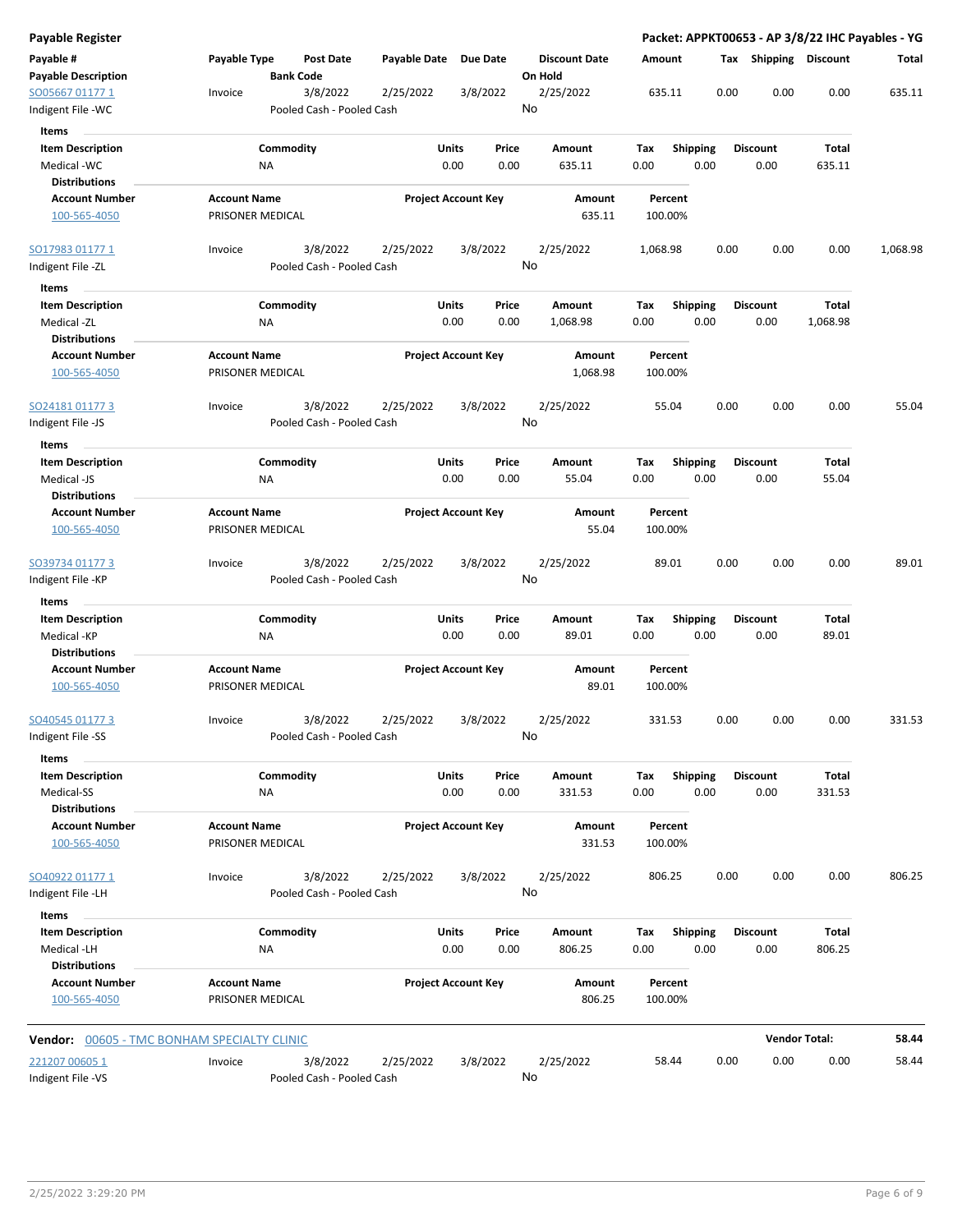**Payable Register Packet: APPKT00653 - AP 3/8/22 IHC Payables - YG**

| Payable #<br><b>Payable Description</b><br>Items               | Payable Type                                    | <b>Post Date</b><br><b>Bank Code</b>  | Payable Date Due Date      |                      |               | <b>Discount Date</b><br>On Hold | Amount      |                         | Tax<br>Shipping         | <b>Discount</b>        | <b>Total</b> |
|----------------------------------------------------------------|-------------------------------------------------|---------------------------------------|----------------------------|----------------------|---------------|---------------------------------|-------------|-------------------------|-------------------------|------------------------|--------------|
| <b>Item Description</b>                                        |                                                 | Commodity                             |                            | <b>Units</b>         | Price         | Amount                          | Tax         | <b>Shipping</b>         | <b>Discount</b>         | <b>Total</b>           |              |
| Medical -VS<br><b>Distributions</b>                            | <b>NA</b>                                       |                                       |                            | 0.00                 | 0.00          | 55.52                           | 0.00        | 0.00                    | 0.00                    | 55.52                  |              |
| <b>Account Number</b><br>100-645-4110                          | <b>Account Name</b><br>PHYSICIAN, NON-EMERGENCY |                                       | <b>Project Account Key</b> |                      |               | Amount<br>55.52                 |             | Percent<br>100.00%      |                         |                        |              |
| <b>Items</b><br><b>Item Description</b>                        |                                                 | Commodity                             |                            | <b>Units</b>         | Price         | Amount                          | Tax         | <b>Shipping</b>         | <b>Discount</b>         | <b>Total</b>           |              |
| Medical -VS<br><b>Distributions</b>                            | <b>NA</b>                                       |                                       |                            | 0.00                 | 0.00          | 2.92                            | 0.00        | 0.00                    | 0.00                    | 2.92                   |              |
| <b>Account Number</b><br>100-645-4110                          | <b>Account Name</b><br>PHYSICIAN, NON-EMERGENCY |                                       | <b>Project Account Key</b> |                      |               | Amount<br>2.92                  |             | Percent<br>100.00%      |                         |                        |              |
| Vendor:                                                        | 00633 - WILSON N JONES REGIONAL MED CENTER      |                                       |                            |                      |               |                                 |             |                         |                         | <b>Vendor Total:</b>   | 306.76       |
| 221104 00633 1<br>Indigent File -JN                            | Invoice                                         | 3/8/2022<br>Pooled Cash - Pooled Cash | 2/25/2022                  | 3/8/2022             |               | 2/25/2022<br>No                 |             | 306.76                  | 0.00<br>0.00            | 0.00                   | 306.76       |
| <b>Items</b>                                                   |                                                 |                                       |                            |                      |               |                                 |             |                         |                         |                        |              |
| <b>Item Description</b><br>Medical -JN<br><b>Distributions</b> | <b>NA</b>                                       | Commodity                             |                            | <b>Units</b><br>0.00 | Price<br>0.00 | <b>Amount</b><br>306.76         | Tax<br>0.00 | <b>Shipping</b><br>0.00 | <b>Discount</b><br>0.00 | <b>Total</b><br>306.76 |              |
| <b>Account Number</b><br>100-645-4140                          | <b>Account Name</b><br>HOSPITAL, OUTPATIENT     |                                       | <b>Project Account Key</b> |                      |               | Amount<br>306.76                |             | Percent<br>100.00%      |                         |                        |              |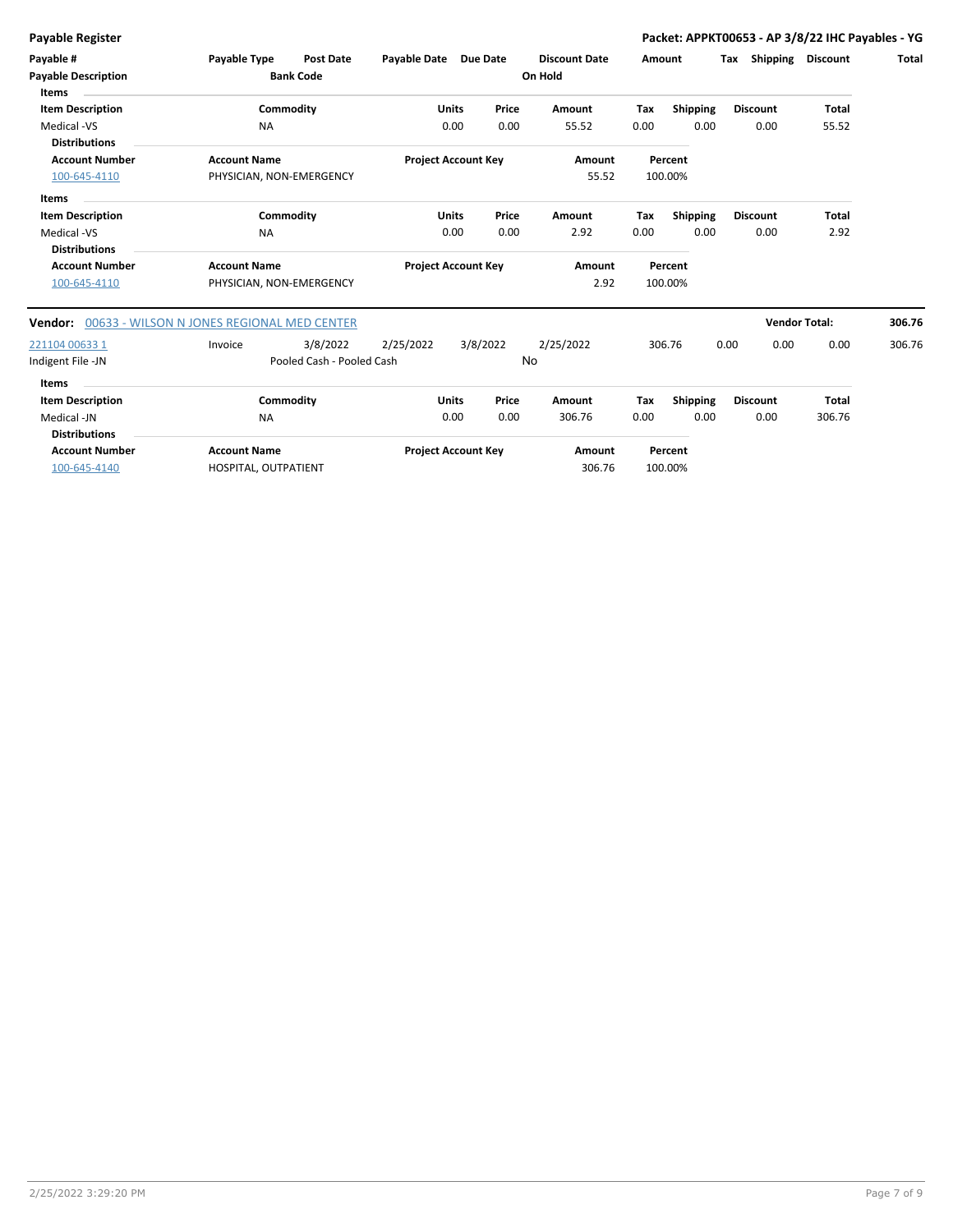## Payable Summary

| <b>Type</b> | Count               | Gross    | Tax  | Shipping | <b>Discount</b> | Total    | <b>Manual Payment</b> | <b>Balance</b> |
|-------------|---------------------|----------|------|----------|-----------------|----------|-----------------------|----------------|
| Invoice     | 30                  | .005.22  | 0.00 | 0.00     | 0.00            | 7,005.22 | 0.00                  | 7,005.22       |
|             | <b>Grand Total:</b> | 7,005.22 | 0.00 | 0.00     | 0.00            | ,005.22  | 0.00                  | 7,005.22       |